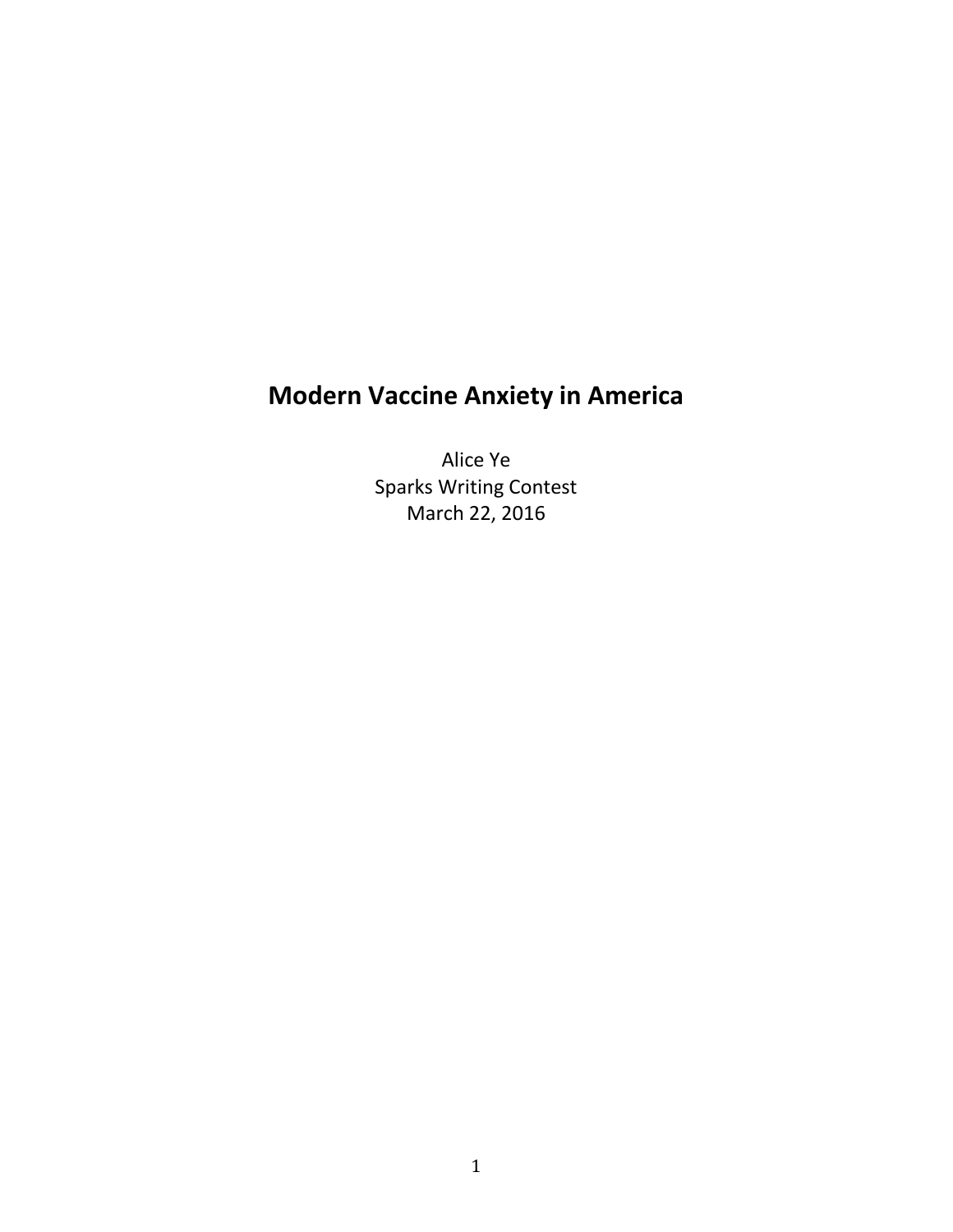#### **Introduction**

Vaccination has been hailed as one of the most important medical interventions of the 20th century, preventing up to 3 million pediatric deaths every year (1). In addition to saving millions of lives from infectious diseases, they prevent certain cancers and save billions of dollars in healthcare costs (2). Yet despite their benefits, a small population of parents decline to have their children vaccinated out of the belief that some or all vaccines are unsafe, leading to outbreaks of diseases we have nearly eliminated in the U.S.

This essay looks at who the modern vaccine anxious parent is and how they have come into being. It illustrates that vaccine anxiety is an inevitable outcome of scientific debates that have left their roots in evidence-based reasoning and entered the public sphere of discussion, in which scientific evidence can be taken as mere opinion. It also focuses on how providers and parents perform different forms of "moral duty" regarding vaccination, and why it is important for providers to understand and empathize with vaccine anxious parents. Overall, this essay explores the perspective of parents who become vaccine anxious and how better science communication and healthcare provider interventions could lead to a resolution of their anxiety.

## **Parents That Refuse Vaccination**

There is a drastic difference between the families of *under*vaccinated children and *un*vaccinated children. A study examining 2001 National Immunization Survey (NIS) data showed that families of undervaccinated children are more likely to be black, with an unmarried younger mother in a household near the poverty level with more than 4 children (3).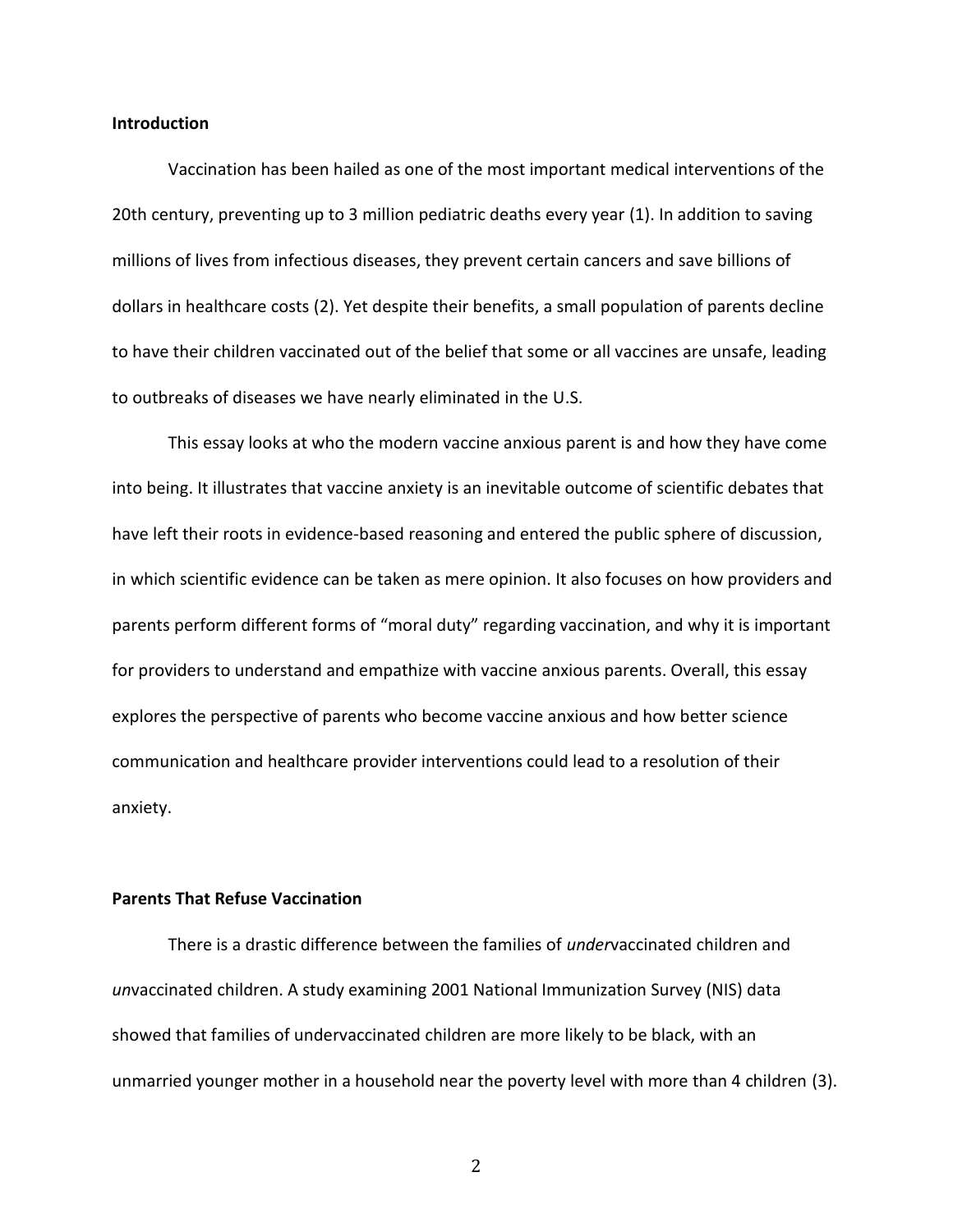On the other hand, families of unvaccinated children are more likely to be white, with a married college-educated mother in a household exceeding an annual income of \$75,000 (no data on fathers were gathered in the NIS surveys). Unvaccinated children were also more likely to be male than female and even more likely than undervaccinated children to come from a family with more than 4 children. These unvaccinated children accounted for 0.3% (17,000) of US children between 19 and 35 months old in 2001.

According to the most recently published NIS data, unvaccinated children remain at less than 1% of US population and vaccine coverage on average is high, with over 90% vaccine coverage for MMR, DTaP, polio, and hepatitis B (4, 5). For new routine vaccines like rotavirus and hepatitis A, vaccine coverage has been steadily climbing upward.

That being said, because unvaccinated children tend to be geographically clustered, they are more likely to be the source of vaccine-preventable disease outbreaks. For instance, in Washington state, county-level nonmedical vaccine exemption levels ranged from 1.2% to 26.9% and similar clustering of exemptions has been found in other states (6). Clustering has been known to be associated with school policies favorable to exemptions and beliefs of school personnel responsible for ensuring vaccine compliance (7, 8).

As a result of unvaccinated children living in the same community, outbreaks of vaccinepreventable disease occur and spread rapidly. For example, the 2003 outbreak of pertussis (whooping cough) in New York was traced to four children whose parents decided against vaccination. The outbreak spread to a neighboring county in which five out of the first seven cases were of unvaccinated children (9). In total, 54 cases of pertussis were recorded. A high number of those cases were of vaccinated children whose conferred immunity for pertussis had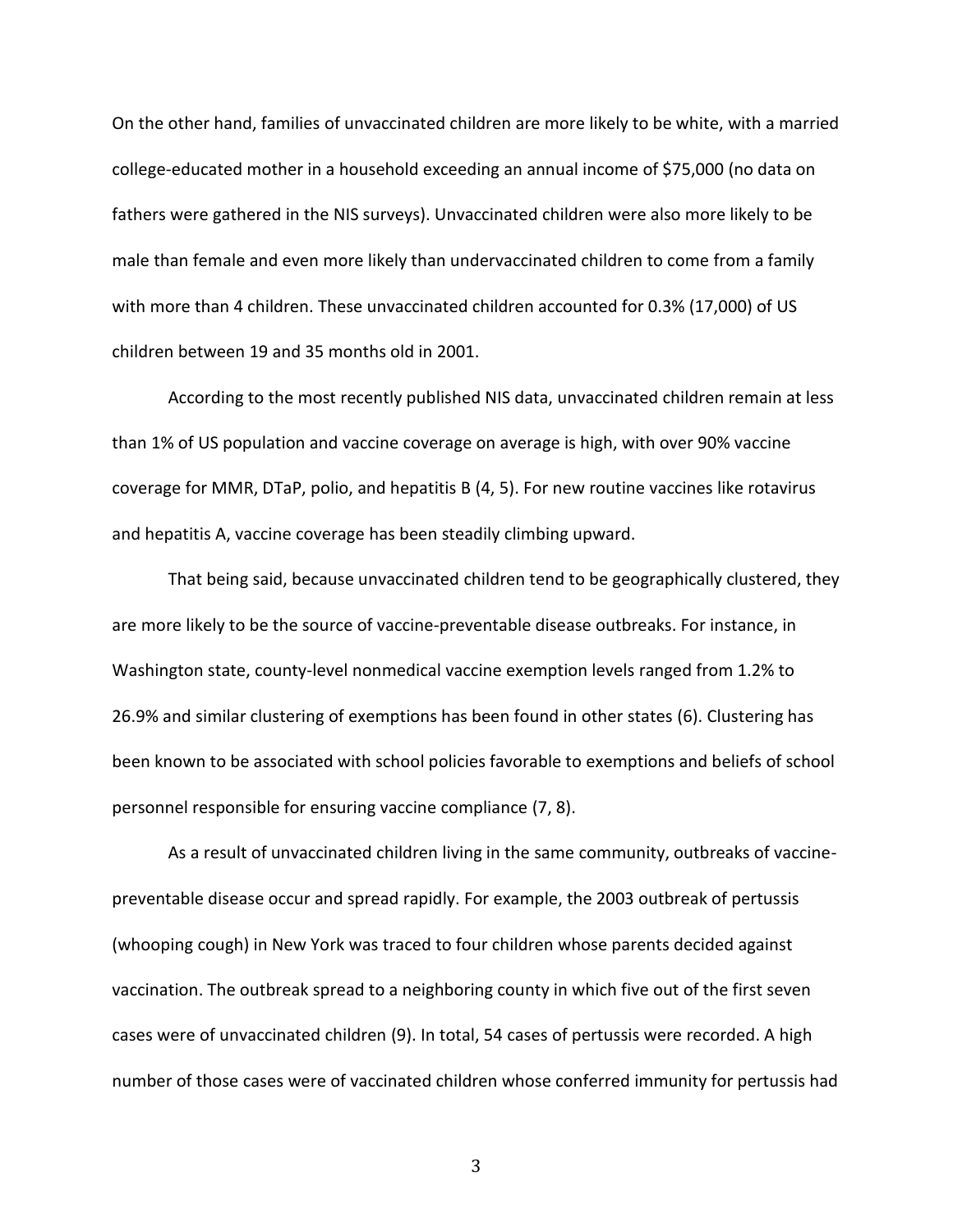naturally waned over time and were more susceptible to acquiring the disease from unvaccinated children<sup>1</sup>.

This small subset of unvaccinated children has increased since the 1990s. Between 1991 to 2004, mean state-level exemptions for personal beliefs have increased from 0.99% to 2.54% while religious exemptions have remained steady at about 1% (10). In a study of more than 2,000 parents, the most common reason reported for claiming vaccine exemption was concern that vaccines might cause harm (11). Physicians have also reported that many have had a parent refuse at least one vaccination for their child and once a parent decides to forego vaccination, they are unlikely to change their decision even after learning that the risks of disease versus the risks of vaccination (12, 13). As more parents claim personal belief exemptions, the clusters of unvaccinated children will continue to expand and increase the risk of vaccine-preventable disease outbreaks for both unvaccinated and vaccinated children whose immunity have waned, as seen in the case of the 2003 New York pertussis outbreak.

In summary, compared to parents of undervaccinated children who may have problems with healthcare access, parents who refuse vaccination on behalf of their children are welleducated and have the annual income to afford healthcare for their children, but ultimately decide not to vaccinate their children. Unvaccinated children are a small population (0.3%) compared to undervaccinated children (36.9%) but because they tend to live near one another, children without vaccinations become sites of potential outbreak that affect populations beyond themselves (3).

 $\overline{\phantom{a}}$ 

 $1$  It is now recommended that adults and adolescents receive a Tdap booster instead of a Td booster to protect against waning immunity to pertussis. [See here.](http://www.cdc.gov/vaccines/vpd-vac/pertussis/default.htm?s_cid=cs_074#recs)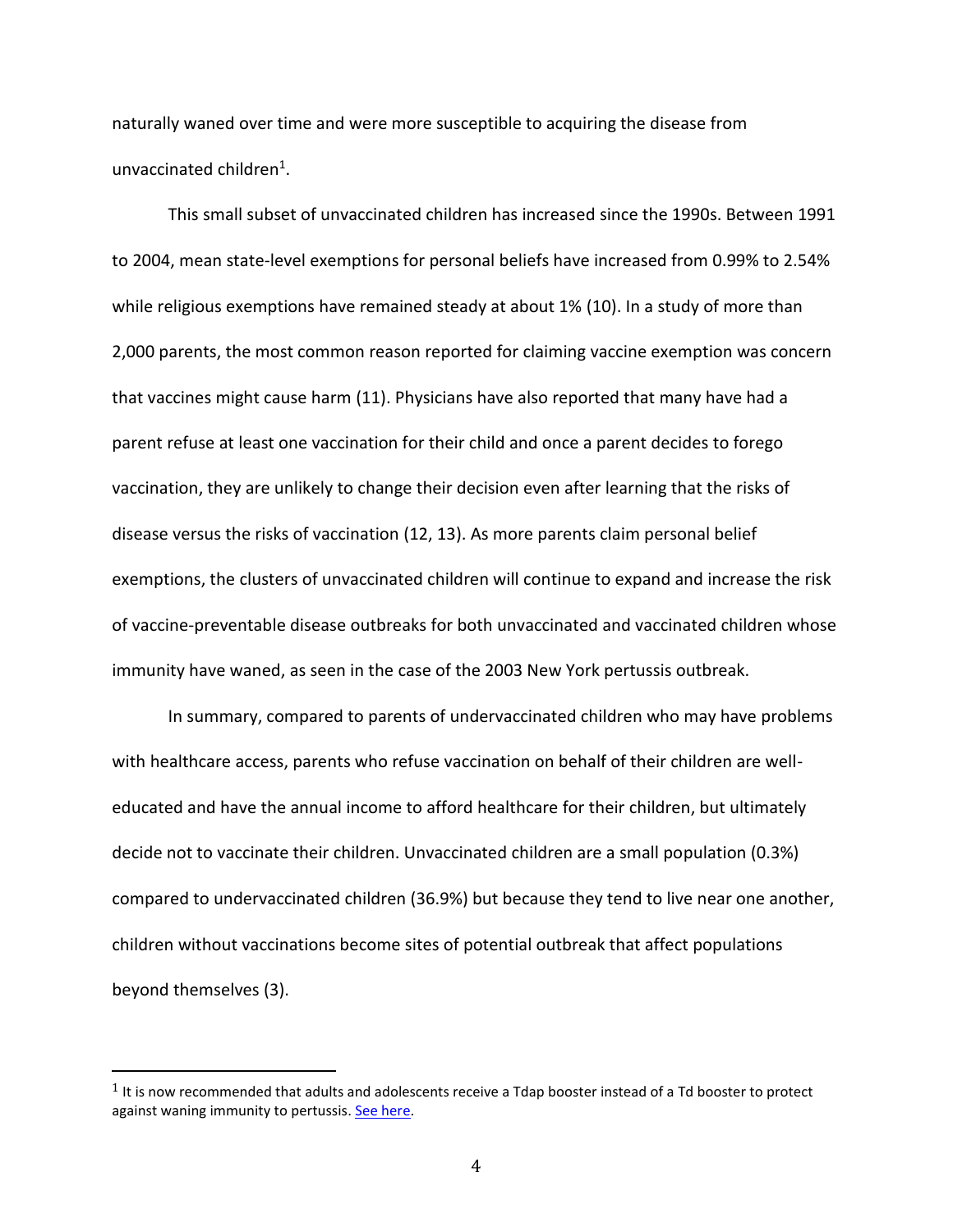#### **Provider Responsibility**

Along with the increasing number of families opting out of vaccination, some physicians have begun to turn away families who decline vaccination. In a 2012 survey of 282 pediatricians, 21% stated that they often or always dismissed families who refused at least one vaccination (14). According to a national survey of members of the American Academy of Pediatrics, over 25% of physicians said they would choose to discontinue their provider relationship if parents refused permission for some vaccines (15).

The practice of turning away families due to their decision to forego vaccination for their children runs counter to academy's Committee on Bioethics official guidelines released in 2005 on responding to vaccine refusal for children:

"In general, pediatricians should endeavor not to discharge patients from their practices solely because a parent refuses to immunize a child...Such decisions should be unusual and generally made only after attempts have been made to work with the family."

Despite reaffirmation of the guideline by the academy in 2013, this controversial practice continues and jeopardizes the health of the dismissed child and the community (1, 16). Douglas Diekema, the author of the Committee of Bioethics guidelines, pediatrician, and bioethicist, says that "while frustration over vaccine hesitancy is understandable", dismissing families from care is not the solution. The children of these families will have limited health care options and cluster in the remaining clinics open to them or the emergency department. This clustering not only increases their risk of contracting a vaccine-preventable disease, but places the community at risk by creating epicenters for disease outbreaks.

The grounds on which providers adopt these clinical policies are shaky, Diekema argues. The main argument for restricting health care to vaccinated children is that providers have the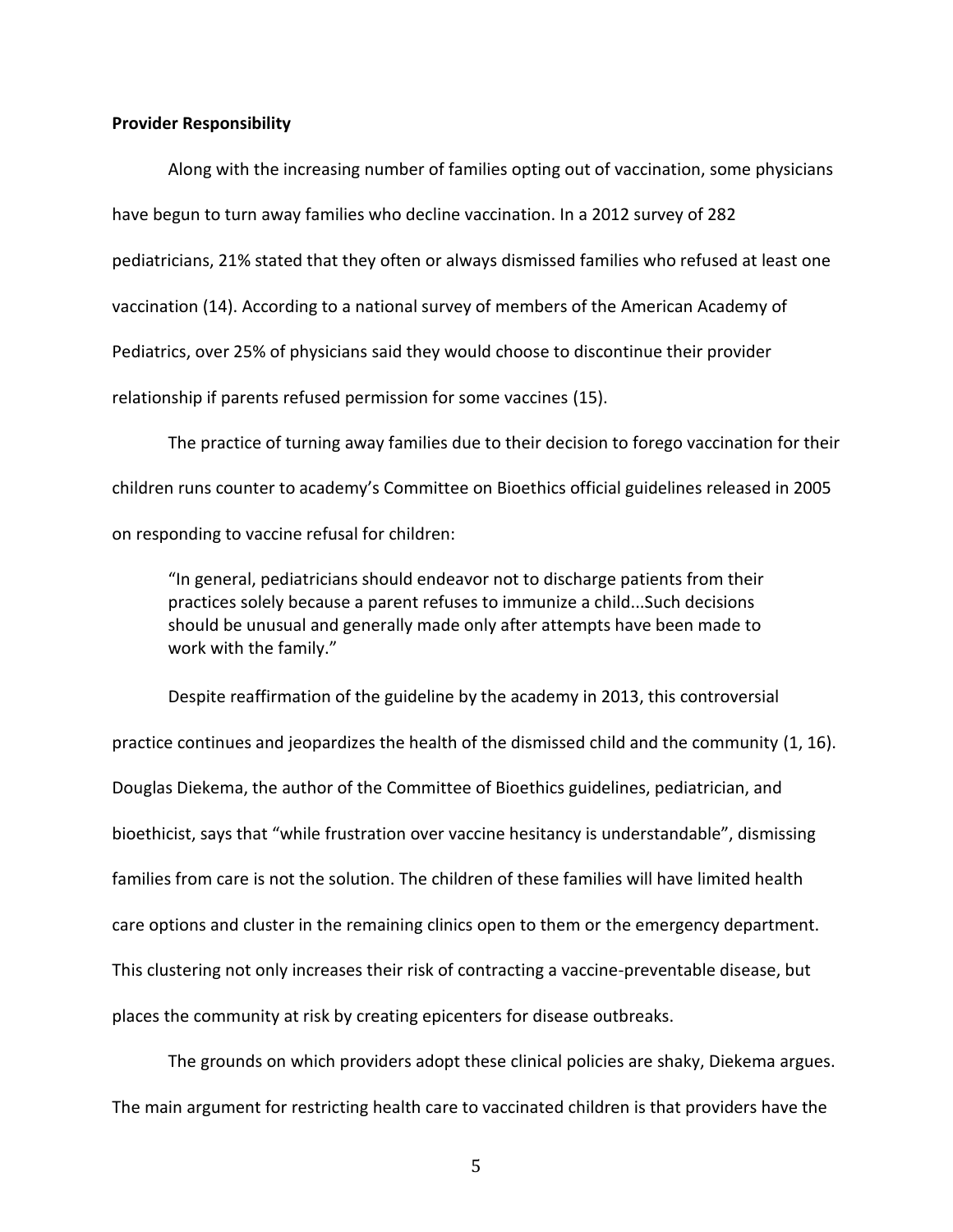obligation to protect their other patients from vaccine-preventable diseases. However, the risk of contracting disease from an unvaccinated child "pales in comparison to the risk posed by other children in the clinic waiting room who may harbor...a host of other infectious diseases that result in far more hospitalizations and deaths". Providers also argue that they have a right to choose not to care for unvaccinated or undervaccinated children, that they are a liability, and that spending time educating families are a source of lost revenue. In response, Diekema says this "strains the meaning of professionalism" and shifts the burden of care to providers who feel they have professional obligations to care for these undervaccinated families.

Parental attitude toward health experts promoting vaccination may be a major cause of providers' frustrations with families who refuse vaccinations. Research has shown those who decline vaccination for their children tend to be firm in their decision (13). In a study in which vaccinators and nonvaccinators were given a table of the risks of pertussis versus the pertussis vaccine, nonvaccinators concluded that the disease was less dangerous and the vaccine was more dangerous. As a result, nonvaccinators stated they had increased resolve to avoid vaccinating their children against pertussis. In another study of nonvaccinators, 70.9% of nonvaccinating parents reported that their physician had little to no influence over their decision to not vaccinate their children (3).

Compound these attitudes with the provider perspective that it seems irrational for parents to deny their child one of the most effective ways of preventing disease, and perhaps it is not surprising that there are many providers that have difficulty interacting with these families, to the point at which dismissing them might seem more reasonable than caring for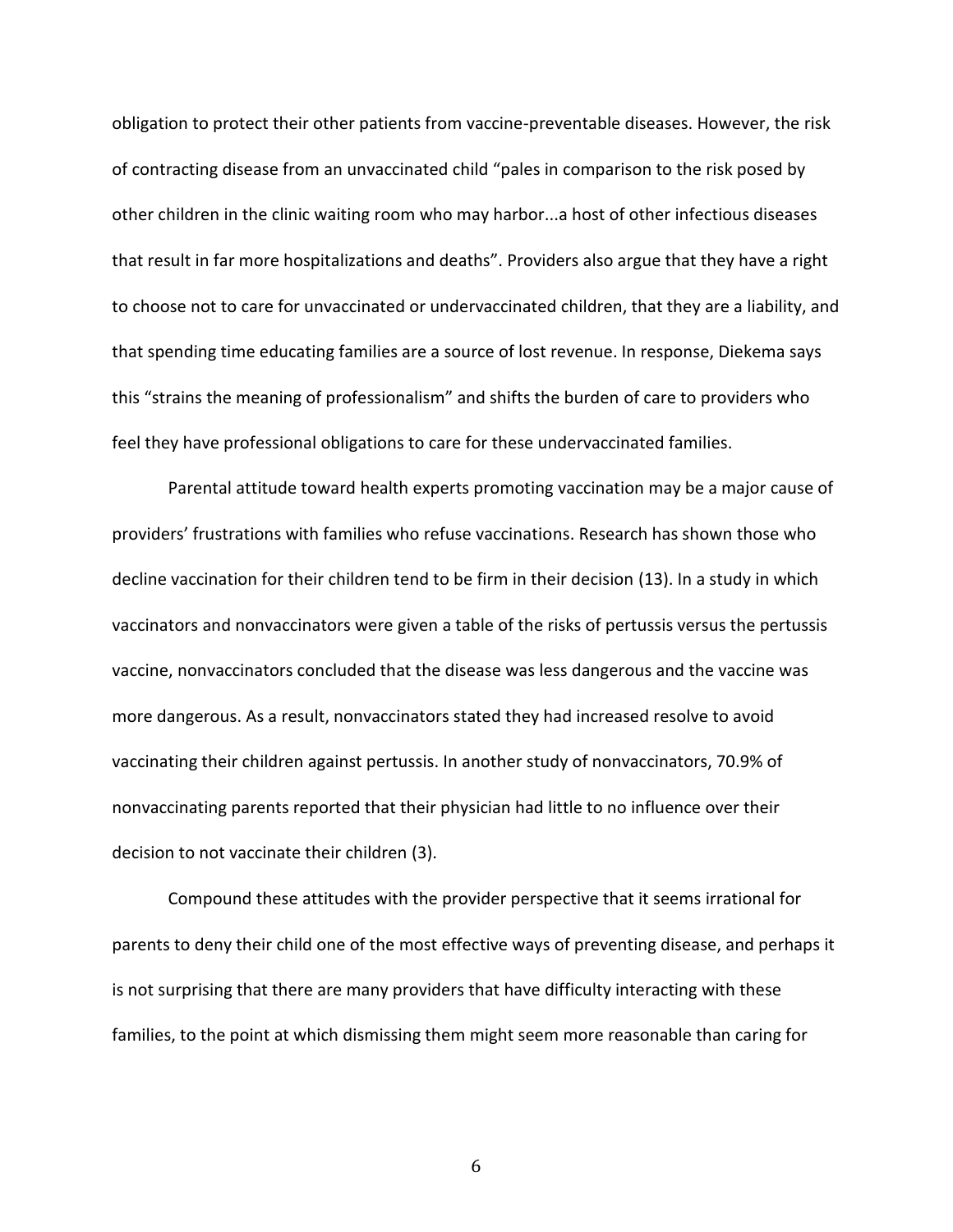them. At the same time, providers have the professional responsibility to care for all patients and must be able to set aside their frustration.

Alleviating providers' frustrations starts with providers understanding the historical events that led up to popularizing vaccine anxiety and the sense of duty parents feel when making a health decision for their child. By coming to understand the context behind modern vaccine anxiety, providers can begin to empathize with parents who forego or are hesitant about vaccinating their children. Informed providers thus may be more likely to continue providing care and to be able to communicate in a way that addresses parents underlying worries about vaccines.

While nonvaccinating parents may be firm in their decisions, all parents are vaccine hesitant before they are vaccine resistant (3, 13). By understanding some of the beliefs that lead parents to doubting vaccine safety, providers can mitigate vaccine anxiety before it turns into vaccine refusal. After all, providers are the front line for promoting vaccination coverage and the most trusted resource by parents for vaccine safety information (17).

## **Brief History Behind Modern Vaccine Anxiety**

Anti-vaccination sentiment has been almost as old as vaccination itself (18). When the Vaccination Act of 1853 in the UK first made vaccination compulsory, many towns responded by throwing violent riots in protest. These first anti-vaccinators argued that vaccines caused illness, were ineffective, and that a 'natural' way of acquiring immunity was the better for the body. They also argued that imposing vaccination was a step toward totalitarianism, a government cover-up, and a result of medical profiteering.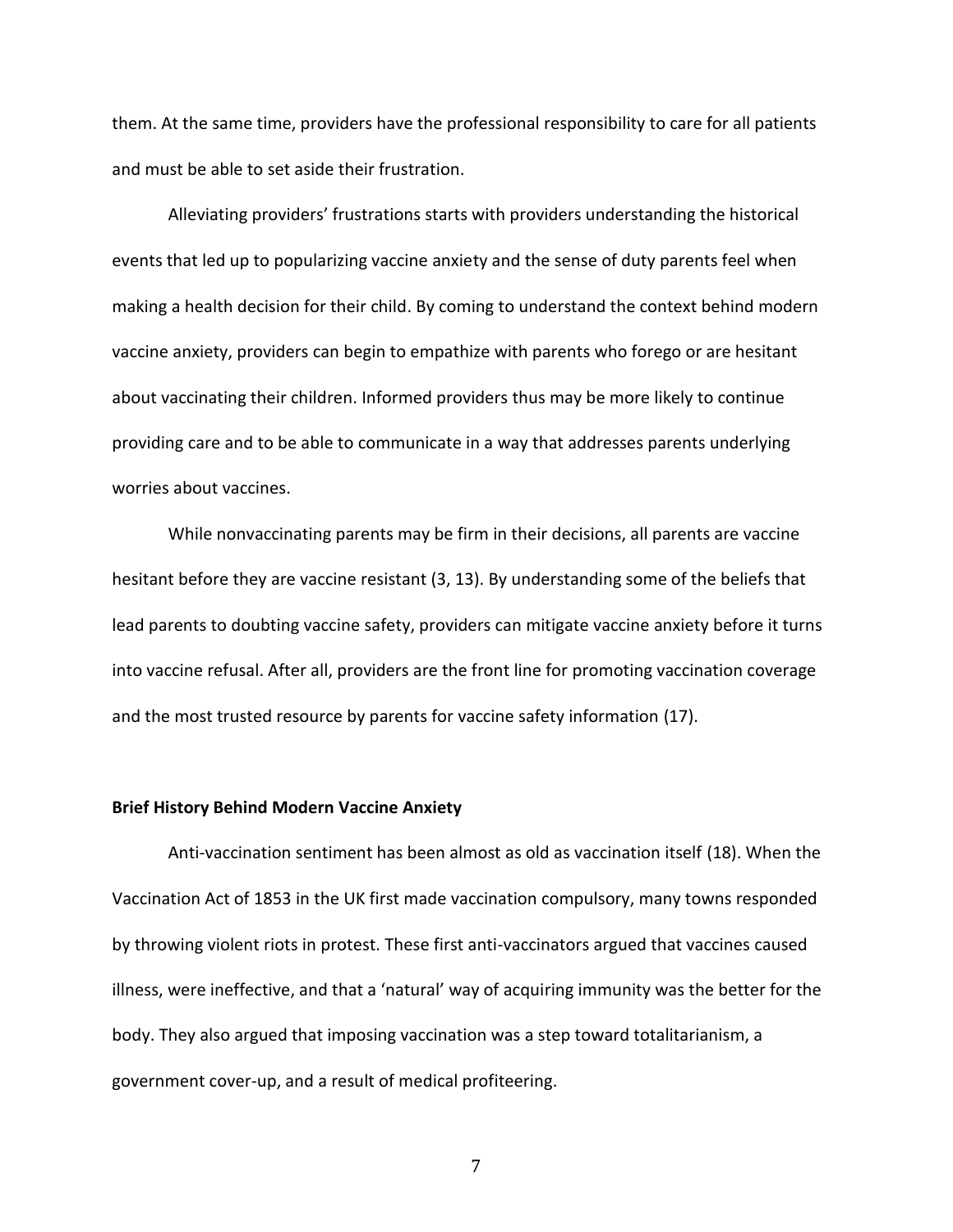These sentiments have continued unabated into the twentieth century. However, over time, they were relegated to individuals of the extreme left and right. Then, in the 1990s, certain events in US history fostered the spread of modern day anti-vaccination sentiment, specifically on vaccine safety, from its corners and into mainstream American thought<sup>2</sup>.

In 1997, during the federal government's campaign against air pollution and environmental toxins like lead, the FDA launched a two-year inquiry into thimerosal, a mercury preservative used in vaccines (19). The final report showed that because several new vaccines had been added to the recommended immunization schedule, children within the first six months of life could be exposed to up to 187.5 milligrams of ethylmercury (a metabolite of thimerosal) (20). This exceeded the EPA limits for methylmercury exposure from fish consumption, which was set at 106 milligrams. While ethylmercury was known to be eliminated much faster than methylmercury, very high levels of ethylmercury exposure could still cause neurological damage. Because no guidelines for ethylmercury existed at that time, no one knew if the 187.5 milligrams of ethylmercury exposure from vaccination was significant (19, 20). Due to this uncertainty, the American Academy of Pediatrics and the U.S. Public Health Service announced in 1999 that manufacturers remove thimerosal from vaccines as a precautionary measure.

Around the same time thimerosal was being investigated, the leading british medical journal *The Lancet* published an article that suggested a relationship between the MMR vaccine and neurological disease. "Ileal-Lymphoid-Nodular Hyperplasia, Non-Specific Colitis, and Pervasive Developmental Disorder in Children" was published in 1998 by Andrew Wakefield

 $\overline{\phantom{a}}$ 

 $<sup>2</sup>$  For an interesting account of how antivaccination in American was developing in the twentieth century before</sup> the 1990s, see Mark Largent's *Vaccines*, pp. 37-67.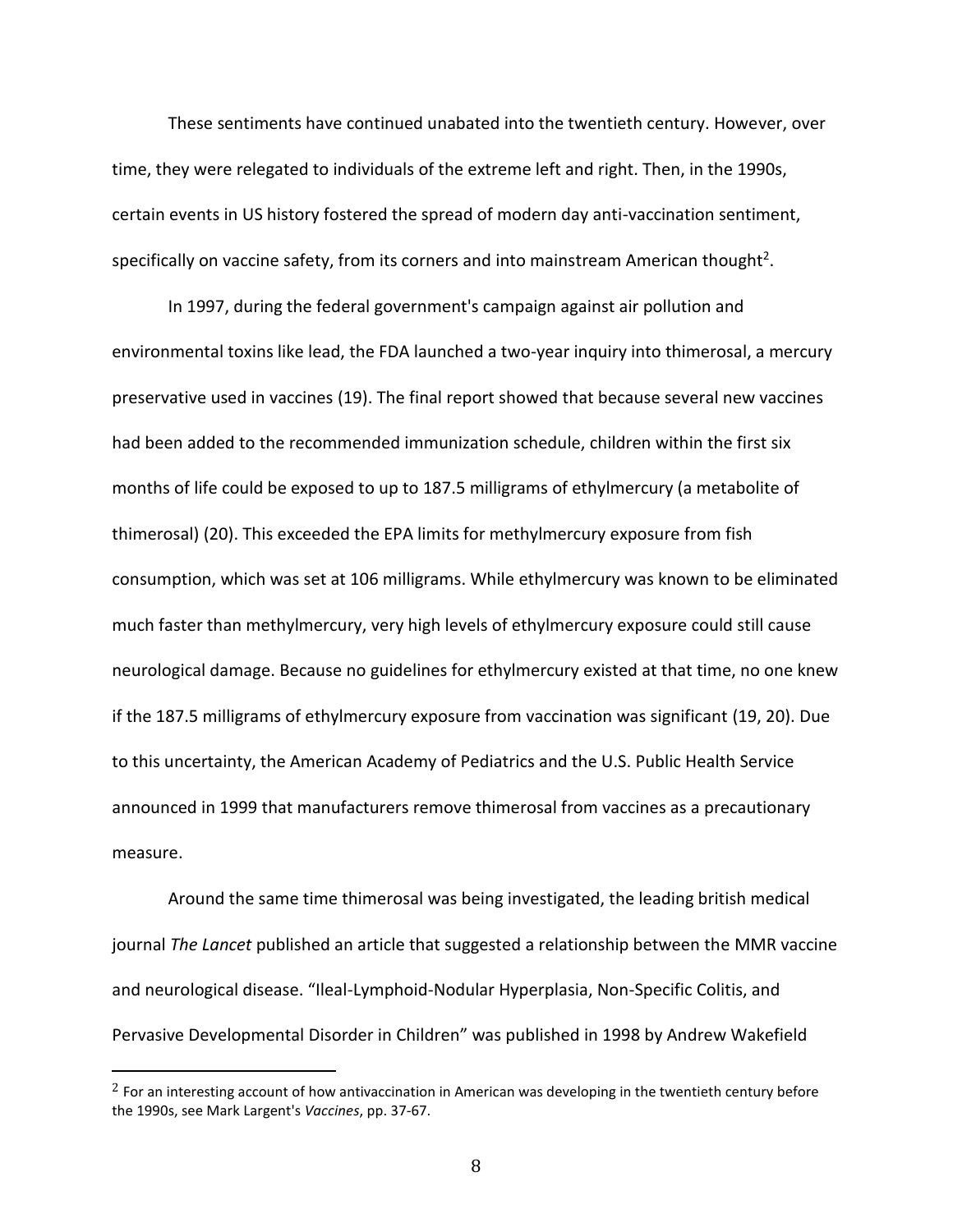and his research group, the Inflammatory Bowel Disease Study Group (21). It was the first paper to link measles, gastrointestinal issues, and neurological regression together and to suggest that the measles vaccine might be the environmental trigger that lead to intestinal abnormality and ultimately developmental regression. While the paper stressed that there was only a correlation between the MMR vaccine and autistic syndromes, it sparked a flurry of articles rebuking the connection (22). Later on, the publication was formally retracted and Wakefield was found guilty of professional misconduct and conflicts of interest but by that time, speculation about the MMR vaccine safety had extended beyond the realm of scientific discourse and into public discussion.

The last key piece in understanding the rise of vaccine anxiety is that investigations of thimerosal and MMR vaccine safety appeared at a time when developed countries were experiencing an astronomical increase in autism cases *and* an increase in childhood vaccinations. Autism diagnoses rose from about 1-4 cases per 10,000 children to nearly 1 case per 150 children as the definitions for diagnosing autism expanded and Asperger's Disorder was added to the autism classification scheme in 1994 (19, 20). Because the increase in new routine vaccinations paralleled the rise in autism cases and because autistic symptoms can appear around the same time vaccinations are administered, there was a lot of speculation, both academic and nonacademic, about the true relationship between vaccines and autism (23, 24).

By the turn of the twenty-first century, there was an extensive library of material from both sides of the vaccination debate available to parents. Medical anthropologist Sharon Kaufmann has the following to say about the proliferation of vaccine information (20):

"...when one looked for or simply came across information in print or online about childhood vaccines, one also saw reference to autism and other childhood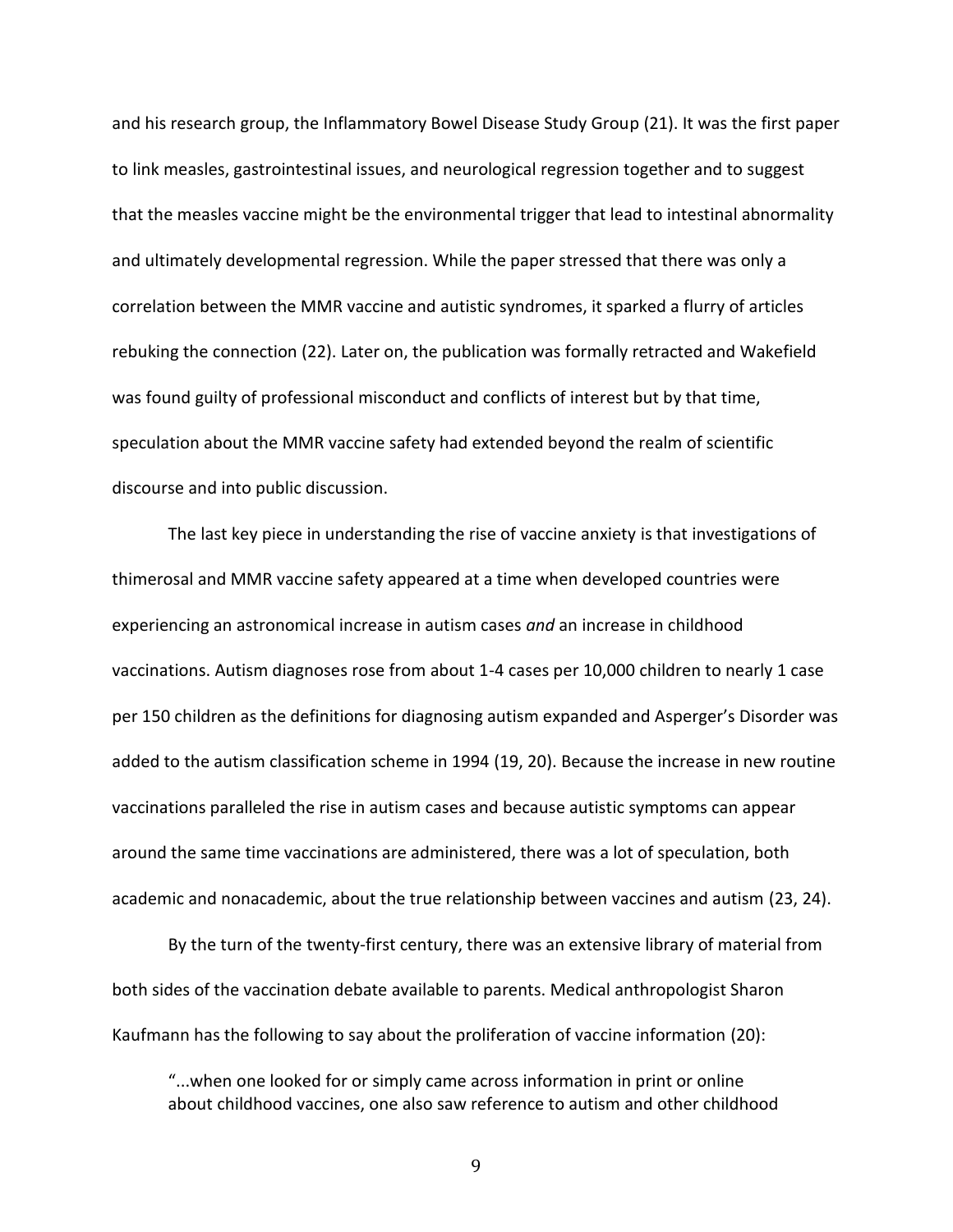development problems. Conversely, when one sought information, or came across material on autism or developmental disorders, one invariably noticed reference to vaccines."

Because of pro-vaccination attempts to assuage parents about vaccine safety and antivaccination attempts to rouse fear about vaccination, vaccines and developmental disorders have become inextricably linked in the public sphere. By 1999, Kaufmann says, there was no way for well-educated parents of young children to avoid information, either negative or positive, on vaccine safety.

### **Vaccine Anxious Rhetoric Becomes Pervasive**

Soon after Wakefield's paper published and the FDA released its report on thimerosal exposure, the Institute of Medicine (IOM), a nonprofit organization part of the U.S. National Academy of Sciences, formed the Immunization Safety Review Committee (25). The goal of the committee was to provide an unbiased review of the epidemiological evidence surrounding vaccine safety. In their final report in 2004, citing over 200 papers, they had enough data to confidently say there was no causal relationship between the MMR vaccine and autism, no causal relationship between thimerosal and autism, and that there was no evidence for biological mechanisms for vaccine-induced autism (26).

This report should have laid to rest worries about vaccine safety but public figures like politicians and celebrities have continued to acknowledge a connection between vaccines and autism. During the 2008 presidential campaign, Senator John McCain said that there was strong evidence that the rise in autism was due to preservatives in vaccines (27). Months later, then-Senator Barack Obama said that the science between the link between vaccines and autism was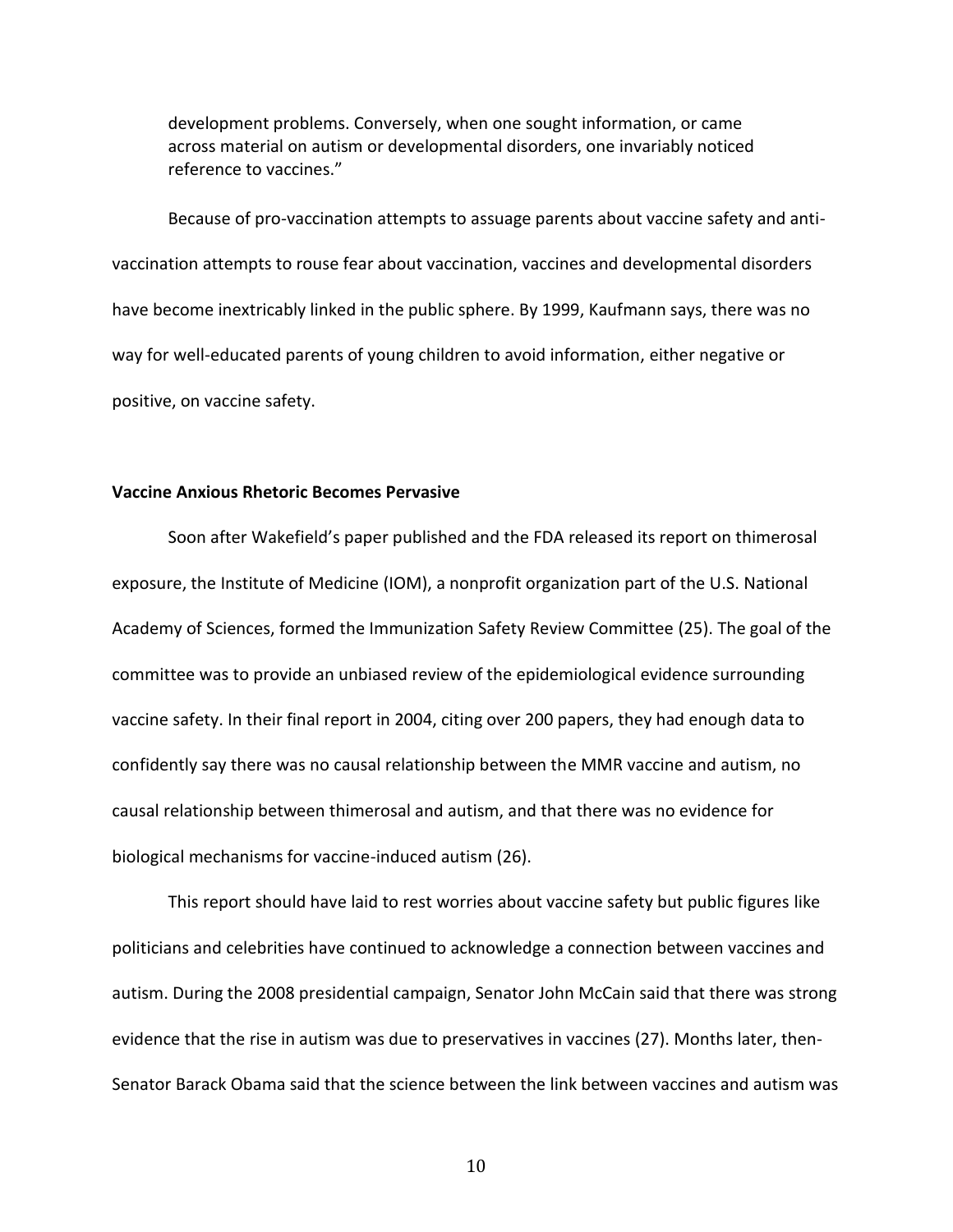inconclusive and required more research. Statements like these reinforced public fears about vaccine safety by propagating the false notion that the scientific community still did not know the relationship between vaccines and autism.

Jenny McCarthy, celebrity and mother to an autistic boy, popularized the idea that children 'susceptible' to autism (for example, boys who are more often diagnosed with autism than girls), when exposed to multiple vaccines, were more likely to develop the condition (28). Through her narrative of her son's autistic regression that appeared after receiving multiple vaccinations, she presented an understandable answer for parents of autistic children who had no explanation for their child's condition. Her opinions combined with those of other public figures created the sense of a legitimate controversy surrounding vaccination safety even when science had concluded there was no real debate to be had and that vaccines were safe.

What keeps this controversy at the forefront is our own culture that promotes making informed consumer decisions about our life and our children's lives (20). Our modern notion of good parenting involves figuring out what among the advice books, the car seat options, and the educational materials is the best choice for a young child. Out of responsibility for their child's health, parents feel the need to research vaccine safety and form opinions on what choices hold the least risk and the most health benefits. Unfortunately, amongst the CDC pamphlets, there are hundreds of articles from authoritative-sounding anti-vaccination websites like the National Vaccine Information Center that stir doubts about vaccine safety and efficacy (29).

Because the current vaccine safety debate appears to offer two seemingly legitimate options for parents - one to vaccinate and one to not - vaccination becomes one of many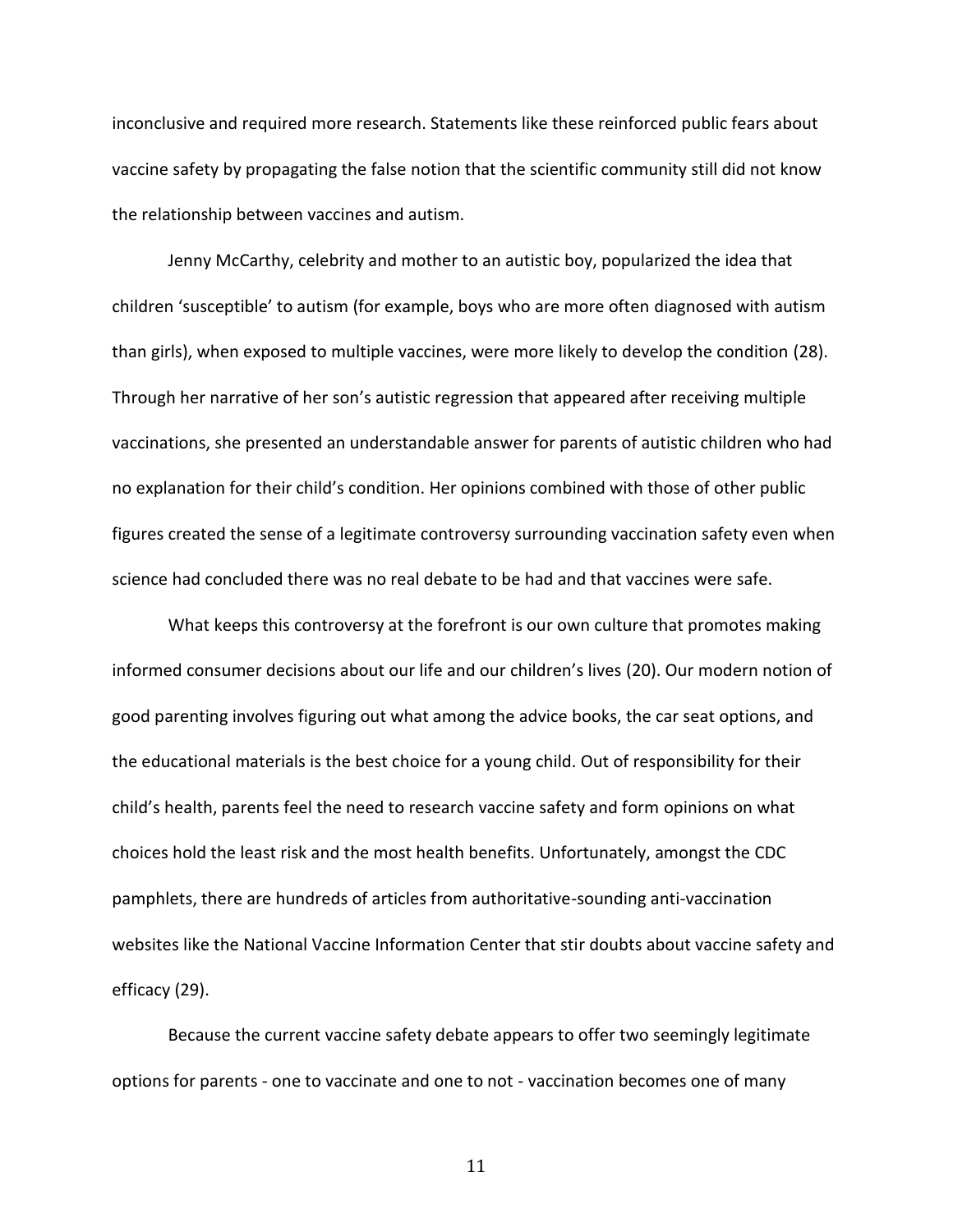choices a parent must make regarding their child's health. Their final decision to vaccinate,

delay vaccination, or refuse vaccination is formed by exposure to public discourse on vaccine

safety and of weighing the risks and benefits of possibly skewed evidence.

The following two conversations are excerpted from Kaufmann's parent interviews (20).

They illustrate the pervasive nature of vaccine safety talk and the resulting responsibility

parents feel in making the 'right' choice about vaccines.

"It's hard to read about autism without coming across stuff on vaccines. My faith in mainstream medicine began to be significantly eroded when I started reading, and through the parent networks. Ninety person of the information that is useful to me has come from parents....Again, I'm a very establishment person. Not on the left. So for me to be converted says something....So I'm mad at the pediatrician. I feel she didn't give me accurate information, based on my own research.

"....Parents are divided about vaccines. One view is that only thimerosal is bad. Once it's out of vaccines, they are okay. A second view is that nothing in vaccines is good for susceptible kids. Then there are the people in the middle, the confused people. I'm in this category. That's why I won't vaccinate my second child. We took a more conservative or, you could say paranoid, view. Right now I feel he's more at risk for vaccine adverse events than for the diseases." (mother of two boys, the oldest boy diagnosed with autism)

"I feel guilty that I didn't do more research on vaccines. You can't get away from the guilt, because you always need to do more reading, research. It goes on and on; it doesn't end. The pressure to interview the doctor, to ask the doctor questions and more questions is always there. Because you have the responsibility, not just of minimizing risk, but also of optimizing the physical, social, and cognitive development of your child." (mother of child without developmental problems)

Once a parent has decided not to vaccinate their child, social mechanisms can reinforce

like-minded ideas about vaccine refusal (30). In a 2015 ethnography conducted of California

Waldorf private school parents, anthropologist Elisa Sobo shows that increased post-enrollment

vaccine refusal was likely linked to the school culture, which embraced alternative views of

health and education. After interviewing the primary caregivers of 17 families, Sobo noticed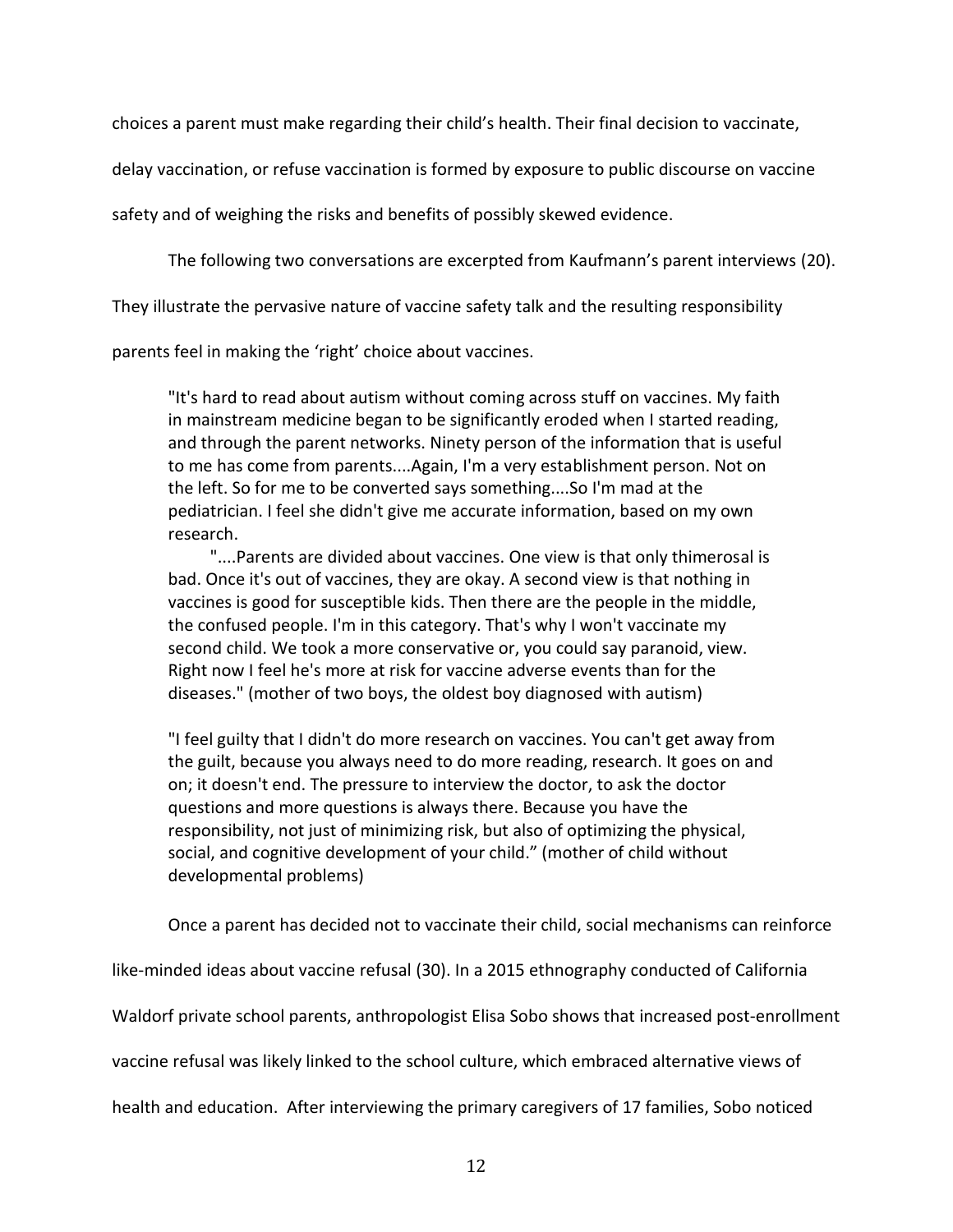that some families with more than one child showed a drop-off in vaccination for each younger child. When questioned about vaccination, these parents and parents from her focus groups said that as they learned more about vaccines from the Waldorf community, they decided to stop vaccinating their children. Similar social networks like this particular school community may contribute to the geographic clustering of vaccine refusal, as these networks strengthen parents' opinions and ultimately their decisions about vaccine safety.

Lastly, it is important to acknowledge that high scientific literacy and being in a healthcare profession does not translate into adopting a pro-vaccination stance. In the AAP national survey of physicians, 4% of pediatricians reported back that they had refused vaccinations on behalf of their children (1). Mark Largent, a science historian on vaccines and a prior academic fellow at NSF, says that he felt conflicted giving permission for the hepatitis B vaccine for his daughter and later refused the influenza vaccine, believing it was not useful after his daughter already had a case of the H1N1 influenza (31). Furthermore, the original speculative paper linking thimerosal and autism was co-written by a nurse who also launched SafeMinds, a parent advocacy group against thimerosal (19).

What causes these well-educated parents, including some healthcare providers, to believe that vaccines are unsafe is an unavoidable rhetoric of vaccine anxiety. What sustains their opinions on vaccines may be the peer networks they become a part of and participate in. Their seemingly irrational belief that vaccines might cause harm to their children becomes more rational when one considers that these parents feel responsible for forming opinions on vaccinations based on a flood of contradicting information.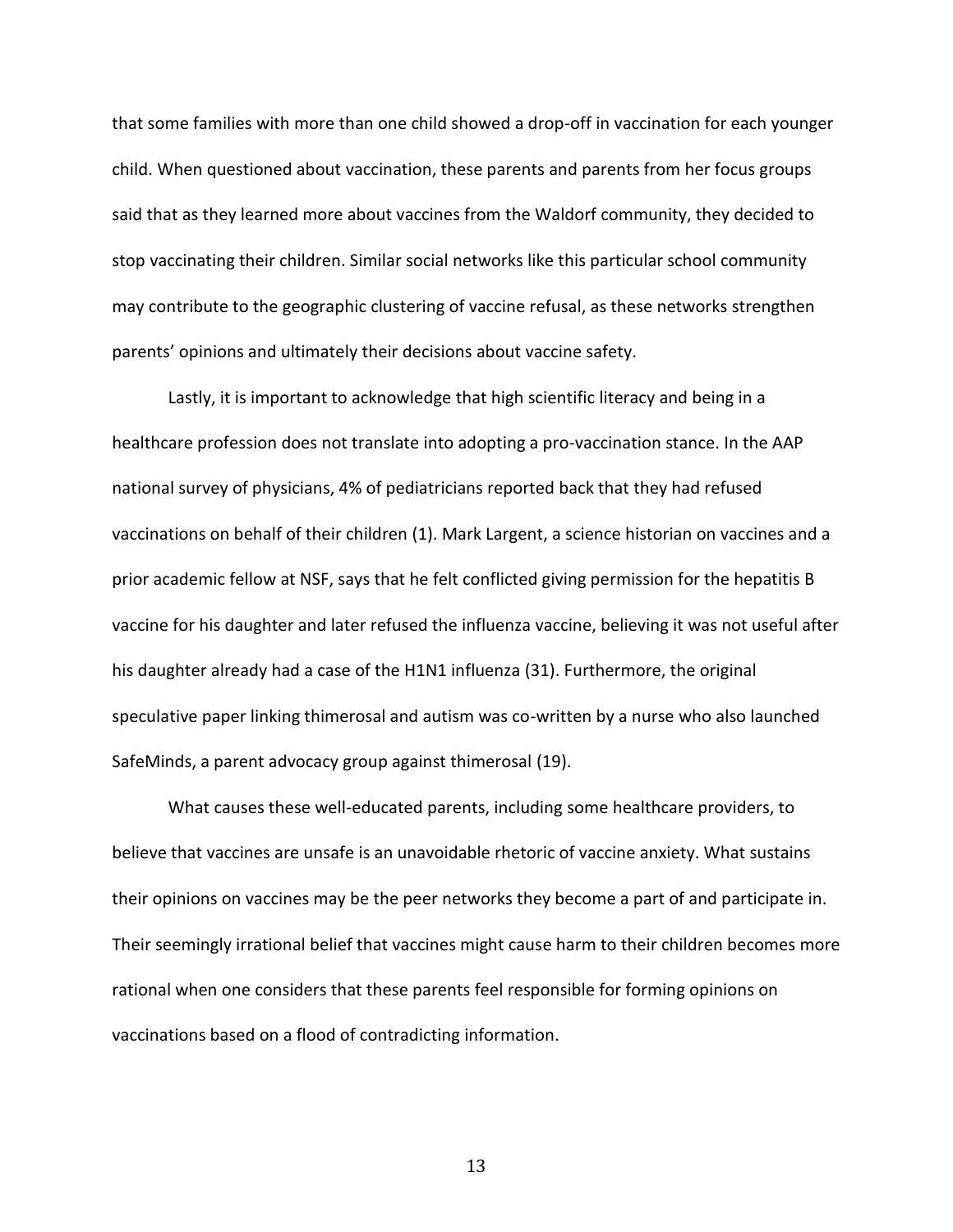#### **Vaccine Anxiety as a Parent's Duty**

Vaccine refusal has become a prominent area of disconnect between what healthcare providers and vaccine hesitant parents consider responsible for a child's wellbeing. In the same guidelines endorsed by the AAP for continuing care despite vaccine refusal, the AAP states that parents who refuse vaccines are "individuals [that] place family interest ahead of civic responsibility...such parents do reject what many would consider to be a moral duty…" (1). At the same time, parents who are concerned about the safety of vaccines express that they are not doing enough to take responsibility for their child's health. Recall the above quote from a vaccine anxious parent (20):

"I feel guilty that I didn't do more research on vaccines....Because you have the responsibility, not just of minimizing risk, but also of optimizing the physical, social, and cognitive development of your child."

This disconnect between what healthcare providers and parents consider responsible and moral may be because providers and parents have come to weigh the risks and benefits of vaccines differently. As providers look at how many lives vaccination has saved on a population level, vaccine anxious parents look at their child and consider if any risk (whether or not it is a *real* risk) is worth taking. In historian Mark Largent's book *Vaccines: The Debate in Modern America*, as he traces the roots of modern vaccine anxiety, he himself becomes hesitant about vaccinating his daughter against some diseases. He says, "Like all children's health care decisions, decisions about vaccines are every parent's duty. In my view, ceding that responsibility to someone else—be it a highly qualified healthcare provider or a rabid antivaccinator—is an abdication of that duty." (32). Vaccine anxious parents act out of a sense of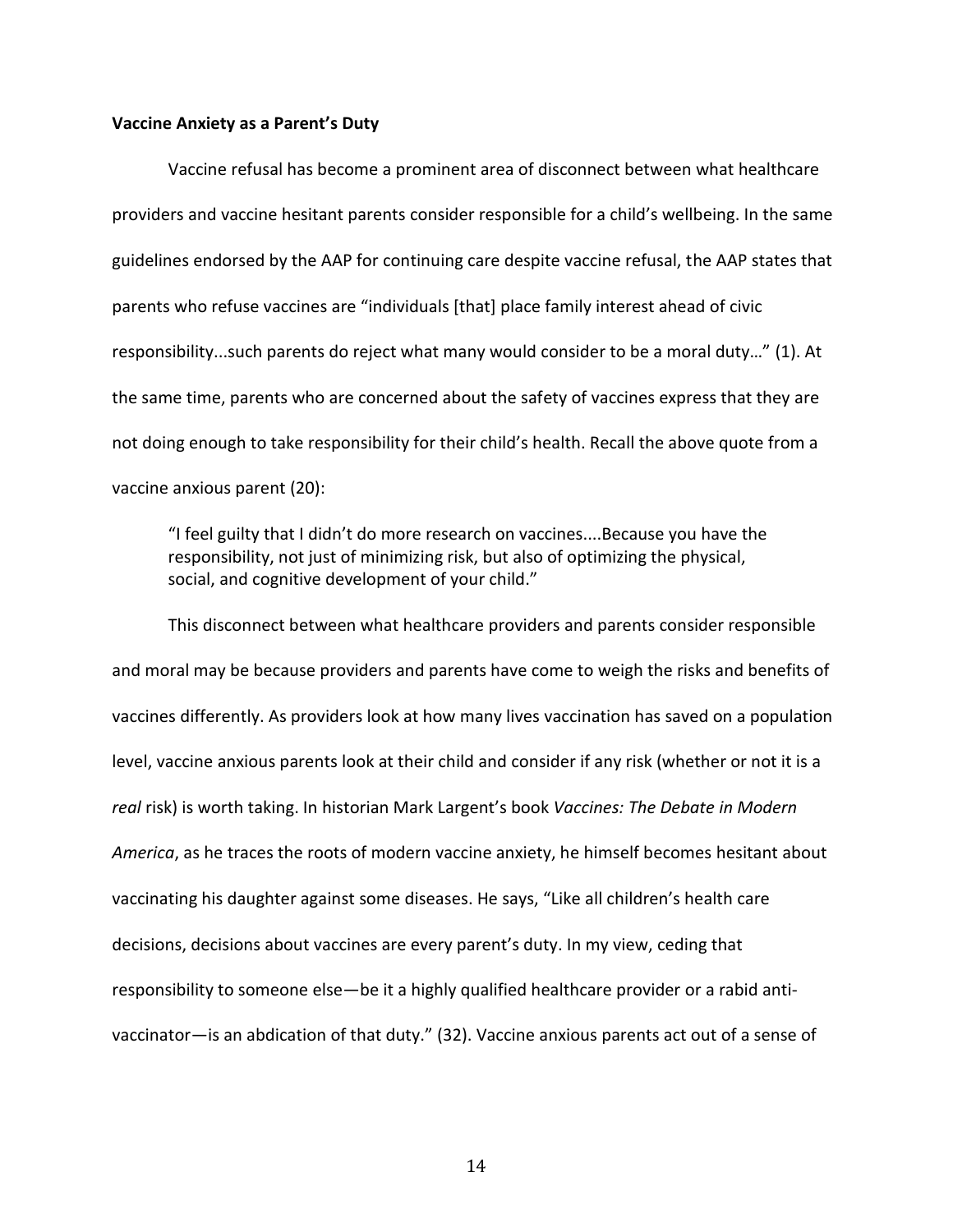moral duty for their child's protection, and as a result, may ultimately decide to forgo their secondary duty to public health.

Thus, the opinion the AAP holds of vaccine-refusing and hesitant parents does not do justice to the complex situation modern parents face and could potentially hinder the providerfamily relationship. By viewing these parents as individuals that eschew civic responsibility, it obscures the fact that vaccine anxiety has become an inescapable public discussion that many parents face and that these parents respond by choosing what they believe to be the most moral choice.

Moreover, this vaccine anxiety is not just restricted to the population of parents who have already refused or vocally expressed hesitations about vaccines. In a study of common parental vaccine safety concerns, 90% of parents agreed that vaccines protected their children from disease but over 50% of the same surveyed population agreed that they were worried about serious adverse effects occurring and 25% agreed that some vaccines caused autism in healthy children (33). This shows that parents who agree to vaccinating their child are not necessarily pro-vaccination. Although most parents choose to vaccinate their children, they also appear to have underlying concerns about vaccines that have not been adequately addressed.

By neglecting the vaccine anxious perspective, providers may forget that well-educated parents are performing what they believe to be their civic responsibility to the most important figure in their lives, their own children. Whether their final decision is to vaccinate, delay vaccination, or refuse vaccination depends on the information and peer networks they are exposed to. As a result of their exposure, many parents seem to have underlying fears about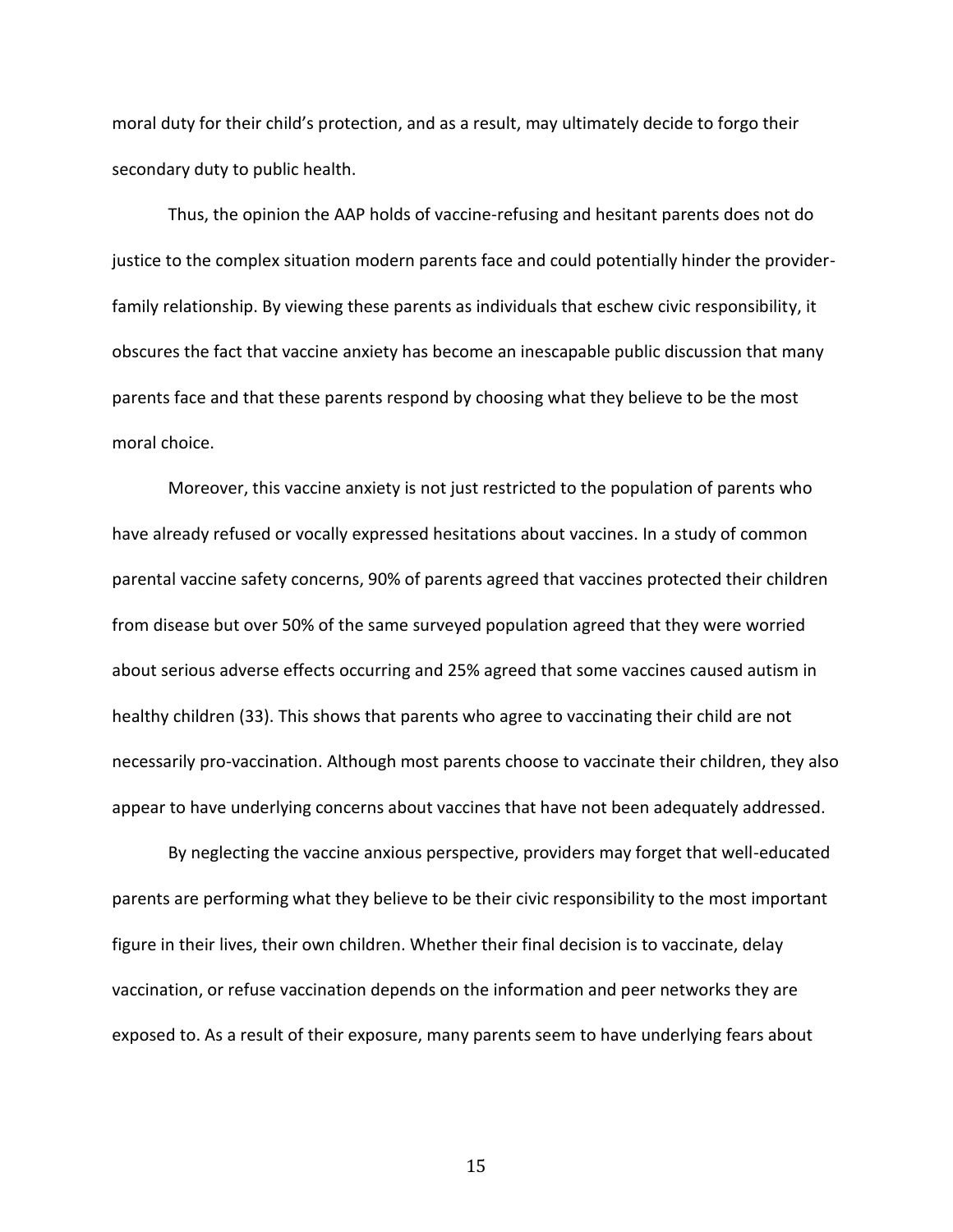vaccine safety that could translate from vaccine compliance to vaccine resistance if these fears remain unaddressed.

#### **A Path Toward Anxiety Resolution**

While vaccination coverage can be strengthened by eliminating personal belief exemptions for school entry, it is certainly not the answer to soothing vaccine anxious parents (34, 35). Eliminating personal belief exemptions may in fact increase anti-vaccination fervor and further undermine provider relationships with vaccine hesitant parents.

To address the root problem of vaccine anxiety, Diekema says that public health officials and providers should 'diagnose' the specific reasons why parents are vaccine hesitant and employ strategies specific for those hesitations (34). For example, many parents have ethical dilemmas about the hepatitis B and human papillomavirus vaccines because, after researching them, parents find that these vaccines protect against sexually-transmitted diseases (33, 36, 37). Many parents do not understand why their child should receive such vaccinations at a young age or at all. These are worries should be addressed differently than worries about vaccines weakening the immune system or causing autism (34).

Regarding worries that are specific to vaccine safety and efficacy, Sobo suggests that public health organizations and providers adopt culturally-appropriate messaging that addresses the particular perspectives parents might adopt (30). Some parents have come to believe through research and through their peers that vaccines are not a 'natural' way of strengthening the immune system (scientists, after all, do call vaccinations a form of 'artificiallyacquired immunity' (38)) and therefore, not effective. In response, public health and provider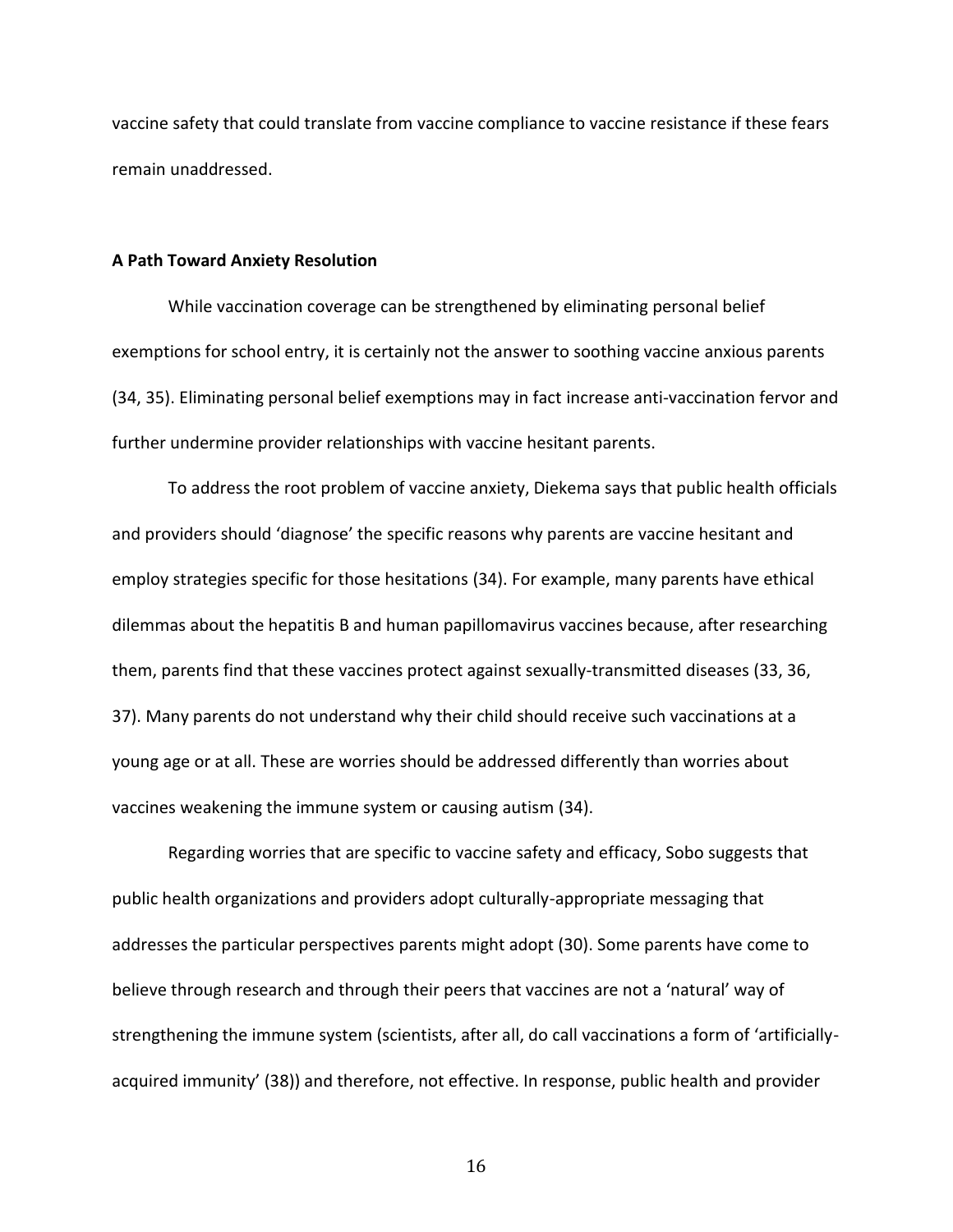communication can be tailored to say that vaccination is a natural form of prevention, as they "help children's immune systems self-strengthen naturally" (30). Similar culturally-sensitive messaging has been successfully employed in other countries like West Africa (39)<sup>3</sup>.

Sobo along with others also argue that current public health communication strategies about vaccinations have not been effective (19, 30, 40). She cites a current CDC resource titled "If You Choose Not to Vaccinate Your Child" as an example of how vaccine hesitant parents can choose to view this pamphlet as suggesting vaccination refusal as a viable choice (41). In a randomized control trial of four common types of public health messaging, Nyhan and colleagues showed that none of the pro-vaccine messages were effective at increasing intent to vaccinate. In fact, some messages increased fear of vaccines. More remarkable are the instances that public health officials decided not to respond at all (19). When journalist David Kirby, who published a dramatized account of vaccine anxious parents, and when activist Robert F. Kennedy, Jr., who published on article on a vaccine-autism government 'cover-up', teamed up to vocally denounce vaccine safety, there was little response from major public health institutions. As a result of their media campaign, federal lawsuits for vaccine injury shot up to nearly 5,000.

In conclusion, a combination of effective public health communication, early and empathetic provider interventions, and restricted personal belief exemption policies may hold the answer to vaccine anxiety. Eliminating personal belief exemptions alone does not address the pervasive underlying vaccine anxiety that many parents have. Much of the work is on the provider to alleviate this anxiety and strengthen the provider-family relationship for future

 $\overline{\phantom{a}}$ 

 $3$  For additional information and references using an anthropological approach toward addressing vaccine anxiety, see Sobo, 2015, pp. 393-395, section entitled *Implications for Practice.*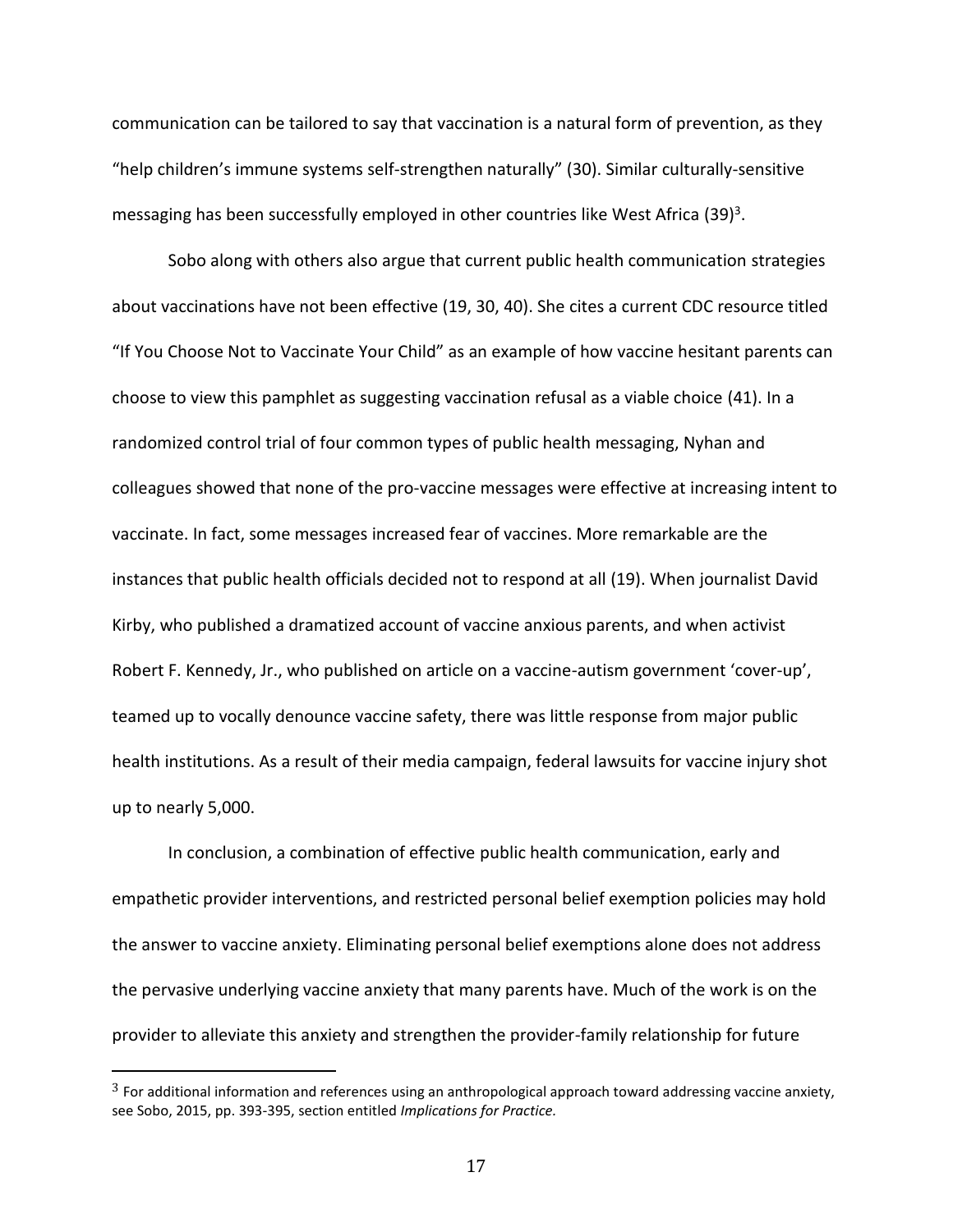medical decisions. By understanding that vaccine anxious parents are making vaccination

decisions based on conflicting information and that their decisions are likely reinforced by peer

connections, providers can begin to see that a vaccine anxious parent's perspective is not

unreasonable or illogical. Lastly, by diagnosing the specific worries parents have, providers can

start the conversation toward viewing vaccination positively.

[~4,600 words]

# **References and Further Reading**

- 1. Diekema DS. Responding to Parental Refusals of Immunization of Children. *Pediatrics.* 2005; 115(5): 1428-1431. **doi[:10.1542/peds.2005-0316](http://dx.doi.org/10.1542/peds.2005-0316)**
- 2. Loria K. 7 Undeniable Reasons Opposition To Vaccines Is Deadly And Backwards. *Business Insider.* September 11, 2014. [http://www.businessinsider.com/vaccines-save-millions](http://www.businessinsider.com/vaccines-save-millions-of-lives-and-billions-of-dollars-2014-9)[of-lives-and-billions-of-dollars-2014-9.](http://www.businessinsider.com/vaccines-save-millions-of-lives-and-billions-of-dollars-2014-9) Accessed March 12, 2016.
- 3. Smith PJ, Chu SY, Barker LE. Children Who Have Received No Vaccines: Who Are They and Where Do They Live? *Pediatrics.* 2004; 114(1): 187-195. **doi: [10.1542/peds.114.1.187](http://dx.doi.org/10.1542/peds.114.1.187)**
- 4. State exemption levels low, national vaccination rates high. Centers for Disease Control and Prevention Website. [http://www.cdc.gov/media/releases/2015/p0827-vaccination](http://www.cdc.gov/media/releases/2015/p0827-vaccination-rates.html)[rates.html.](http://www.cdc.gov/media/releases/2015/p0827-vaccination-rates.html) Published August 27, 2015. Accessed March 12, 2016.
- 5. Figure Depicting Coverage with Individual Vaccines from the Inception of NIS, 1994 Through 2014. Centers for Disease Control and Prevention Website. [http://www.cdc.gov/vaccines/imz-managers/coverage/nis/child/figures/2014](http://www.cdc.gov/vaccines/imz-managers/coverage/nis/child/figures/2014-map.html) [map.html.](http://www.cdc.gov/vaccines/imz-managers/coverage/nis/child/figures/2014-map.html) Reviewed August 27, 2015. Accessed March 12, 2016.
- 6. Omer SB, Salmon DA, Orenstein WA, deHart P, Halsey N. Vaccine Refusal, Mandatory Immunization, and the Risks of Vaccine-Preventable Diseases. *N Engl J Med.* 2009; 360(19): 1981-1987. **doi**:**[10.1056/NEJMsa0806477](http://dx.doi.org/10.1056/NEJMsa0806477)**
- 7. Salmon DA, Omer SB, Moulton LH, et al. Exemptions to school immunization requirements: the role of school-level requirements, policies, and procedures. *Am J Public Health.*  2005; 95: 436-40. **doi[:10.2105/AJPH.2004.046201](http://dx.doi.org/10.2105/AJPH.2004.046201)**
- 8. Salmon DA, Moulton LH, Omer SB, et al. Knowledge, attitudes, and beliefs of school nurses and personnel and associations with nonmedical immunization exemptions. *Pediatrics*. 2004; 113(6): e552-e559. **doi[:10.1542/peds.113.6.e552](http://dx.doi.org/10.1542/peds.113.6.e552)**
- 9. Klein M. Whooping cough outbreak. *Journal News.* October 29, 2003. [http://www.doctoryourself.com/news/v3n25.html.](https://www.google.com/url?q=http://www.doctoryourself.com/news/v3n25.html&sa=D&ust=1458334471547000&usg=AFQjCNG9J89suXUrUK2JqizVDm8uWKb_9g) Accessed March 14, 2016.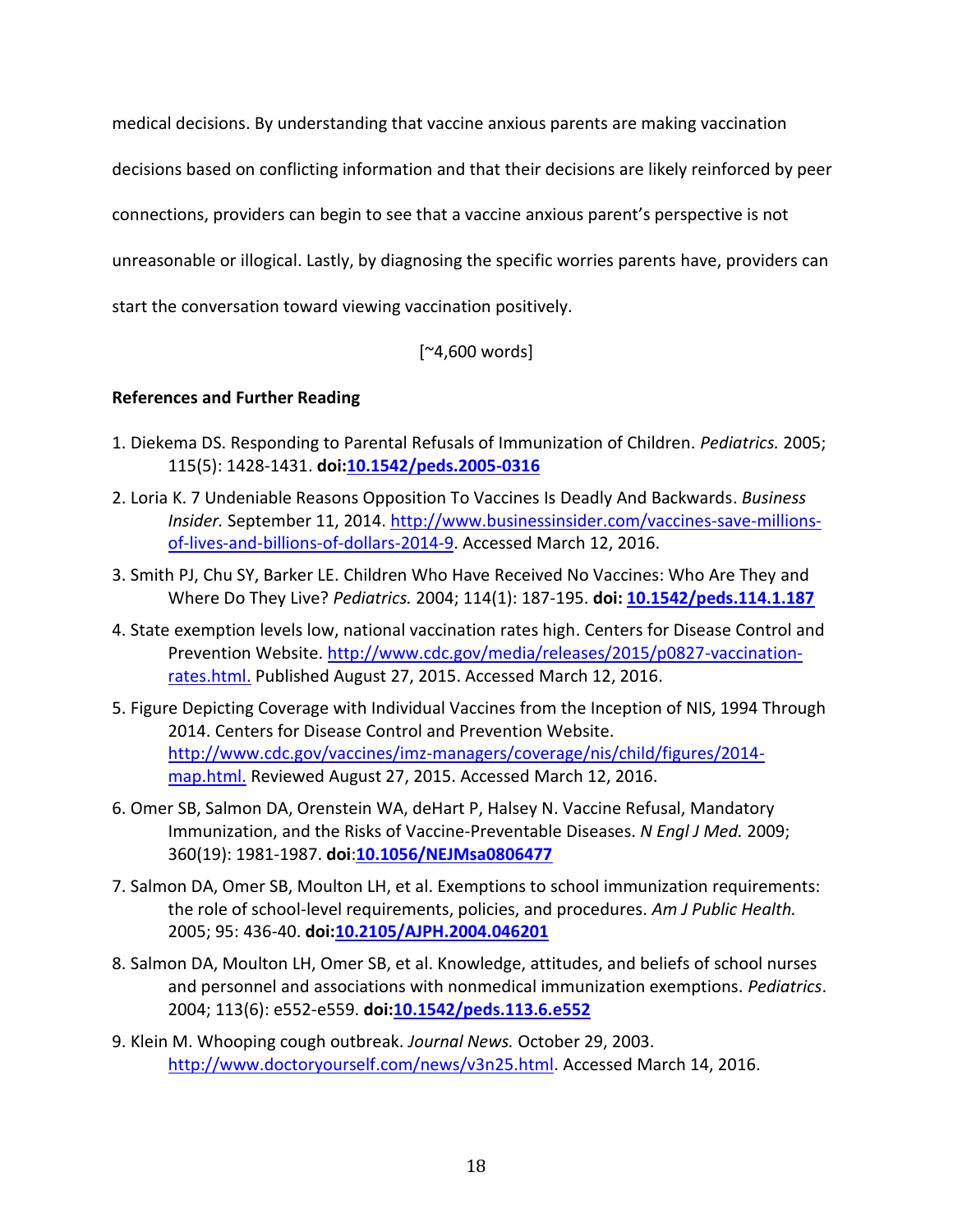- 10. Omer SB, Pan WK, Halsey NA, et al. Nonmedical exemptions to school immunization requirements: secular trends and association of state policies with pertussis incidence. *JAMA.* 2006; 296: 1757-63. **doi[:10.1001/jama.296.14.1757](http://dx.doi.org/10.1001/jama.296.14.1757)**
- 11. Salmon DA, Moulton LH, Omer SB, et al. Factors associated with refusal of childhood vaccines among parents of school-aged children. *Arch Pediatr Adolesc Med.* 2005; 159(5): 470-6. **doi: [10.1001/archpedi.159.5.470](http://dx.doi.org/10.1001/archpedi.159.5.470)**
- 12. American Academy of Pediatrics, Division of Health Policy Research. *Periodic Survey of Fellows No. 48: Immunization Administration Practices.* Elk Grove Village, IL: American Academy of Pediatrics; 2001.
- 13. Meszaros JR, Asch DA, Baron J, et al. Cognitive processes and decisions of some parents to forego pertussis vaccination for their children. *J Clin Epidemiol.* 1996; 49:697-703. **doi: [10.1016/0895-4356\(96\)00007-8](http://dx.doi.org/10.1016/0895-4356(96)00007-8)**
- 14. O'Leary ST, Allison MA, Fisher A, et al. Characteristics of Physicians Who Dismiss Families for Refusing Vaccines. *Pediatrics.* 2015; 136(6): 1-9. **doi[:10.1542/peds.2015-2086](http://dx.doi.org/10.1542/peds.2015-2086)**
- 15. Flanagan-Klygis EA, Sharp L, Frader JE. Dismissing the family who refuses vaccines: a study of pediatrician attitudes. *Arch Pediatr Adolesc Med.* 2005; 159: 929-34. **doi: [10.1001/archpedi.159.10.929](http://dx.doi.org/10.1001/archpedi.159.10.929)**
- 16. Diekema DS. Provider dismissal of vaccine-hesitant families. *Hum Vaccin Immunother.* 2013; 9(12): 2661-2662. **doi[:10.4161/hv.26284](http://dx.doi.org/10.4161/Fhv.26284)**
- 17. Freed GL, Clark SJ, Butchart AT, Singer DC, Davis MM. Sources and perceived credibility of vaccine-safety information for parents. 2011; 127: S107-S112. **doi[:10.1542/peds.2010-](http://dx.doi.org/10.1542/peds.2010-1722P) [1722P](http://dx.doi.org/10.1542/peds.2010-1722P)**
- 18. Wolfe RM, Sharp LK. Anti-vaccinationists past and present. *BMJ.* 2002; 325: 430-432. **doi[:10.1136/bmj.325.7361.430](http://dx.doi.org/10.1136/bmj.325.7361.430)**
- 19. Gross L. A broken trust: lessons from the vaccine-autism wars. *PLoS Biol.* 2009; 7(5): e1000114. **doi[:10.1371/journal.pbio.1000114](http://dx.doi.org/10.1371/journal.pbio.1000114)**
- 20. Kaufmann SR. Regarding the rise in autism: vaccine safety doubt, conditions of inquiry, and the shape of freedom. *Ethos*. 2010; 38(1): 8-32. **doi[:10.1111/j.1548-1352.2009.01079.x](http://dx.doi.org/10.1111/j.1548-1352.2009.01079.x)**
- 21. Largent MA. *Vaccine: The Debate in Modern America.* John Hopkins University Press; 2012. Page 106.
- 22. Largent, 2012, p. 109.
- 23. Richler J, Luyster R, Risi S, et al. Is there a 'regressive phenotype' of autism spectrum disorder associated with the measles-mumps-rubella vaccine? A CPEA study. *J Autism Dev Disord*. 2006; 36(3): 299-316. **doi[:10.1007/s10803-005-0070-1](http://dx.doi.org/10.1007/s10803-005-0070-1)**
- 24. Baker J. Mercury, vaccines, and autism: one controversy, three histories. *Am J Public Health.* 2008; 9: 244-253. **doi[:10.2105/AJPH.2007.113159](http://dx.doi.org/10.2105/AJPH.2007.113159)**